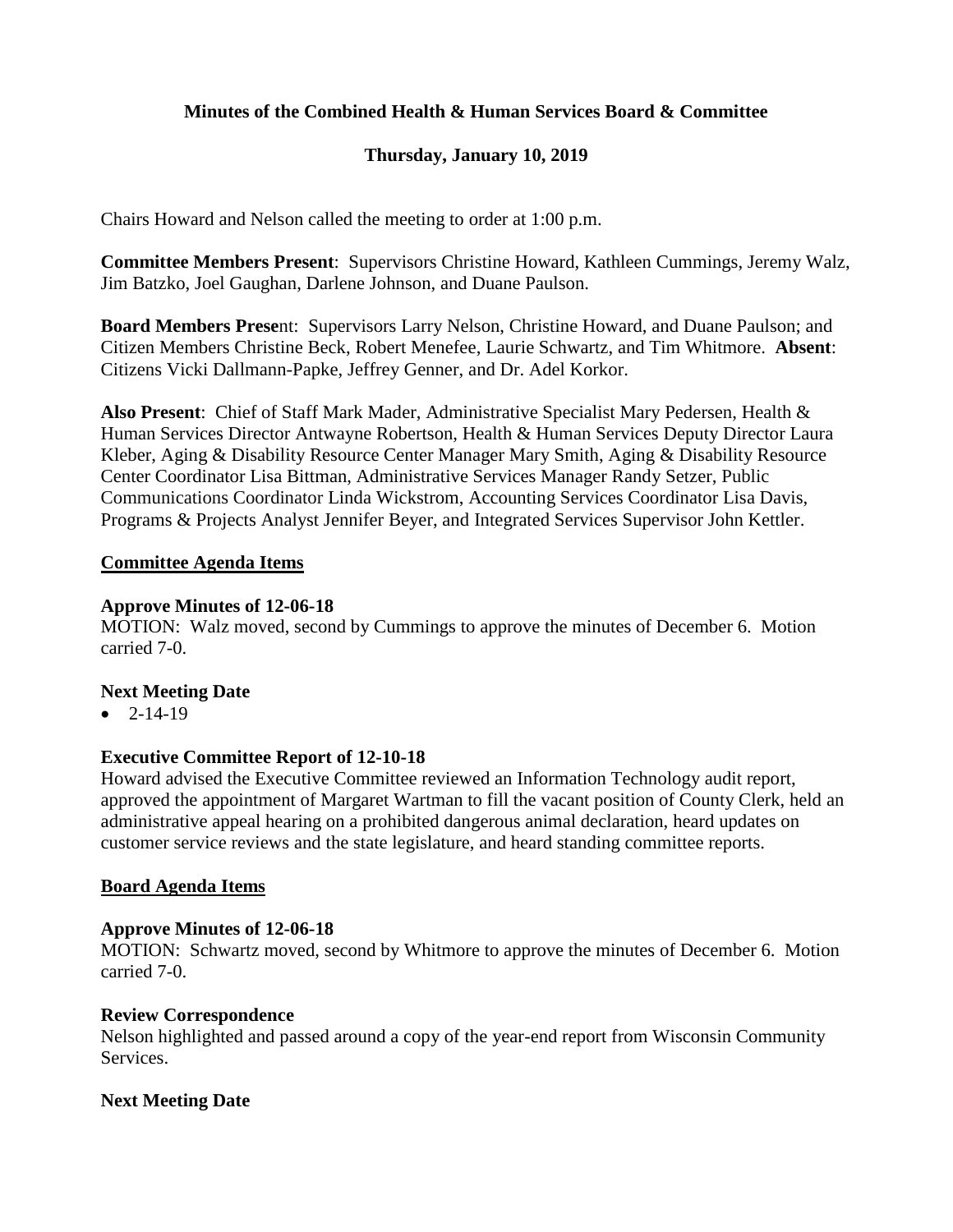$-2-14-19$ 

# **Dementia Crisis Grant Initiative Report** *(Board and Committee)*

Smith and Bittman distributed copies of "Dementia Crisis Innovation Grant, December 12, 2018 Update." The presentation covered recent efforts with all parties to establish goals and action teams to complete the goals which are early identification of dementia, timely responses, respect, caregiver education, caregiver access to support resources, use of best practices, and understanding of dementia. It was noted that the grant funding ended in 2018.

# **HHS Budget Management Cycle Overview** *(Board and Committee)*

Setzer and Beyer distributed and covered reports on revenue cycle management and the revenue cycle admissions process. Charges for services (clinical outpatient and inpatient services) were budgeted for \$8,500,000 and intensive outpatient services were budgeted for \$5,800,000 in 2019. Staff covered the revenue cycle management process and the admission revenue grant process. Setzer also explained the significant efforts and complexities of the process, and payment process and accounts receivable management.

MOTION: Whitmore moved, second by Schwartz to adjourn the board meeting at 2:25 p.m. Motion carried 7-0.

## **Ordinance 173-O-084: Accept the Families of Women with Substance Use Disorders Grant and Modify the Department of Health and Human Services 2019 Budget to Appropriate Additional Revenues and Expenditures for Grant Activities** *(Committee)*

Kettler and Davis were present to discuss this ordinance which authorizes the Department to accept a \$100,000 State grant and modifies the 2019 Department budget to appropriate the \$100,000 to develop a model to better coordinate and integrate services for families of women with substance use disorders. The purpose of the project is to use evidence-based practices to better integrate prenatal and postnatal services, substance use services, medication assisted treatment, education services, and increase overall care coordination. Expenditures include \$60,000 to hire a contracted project coordinator to develop the care coordination model and conduct an environmental analysis of existing resources and unmet needs within the Waukesha County region. Project funds of approximately \$11,500 will fund training, travel, and supply costs of the coordinator and any Department staff assigned to develop the grant model. Additionally, based on project outcomes and the development of the care coordination model, nearly \$28,500 of grant funds will be used to enhance coordination and referral between human services programs and within the Public Health and Birth-to-Three program areas. This ordinance has no direct levy impact.

Responding to Gaughan's question, Kettler said the deliverable is the model.

MOTION: Paulson moved, second by Batzko to approve Ordinance 173-O-084. Motion carried 7-0.

## **Ordinance 173-O-085: Accept the Urban youth Primary Substance Use Prevention Grant and Modify the Department of Health and Human Services 2019 Budget to Appropriate Grant Expenditures and Increase Revenues** *(Committee)*

Kettler and Davis were present to discuss this ordinance which authorizes the Department to accept a \$50,000 State grant, and modifies the 2019 Department budget to appropriate expenditures to